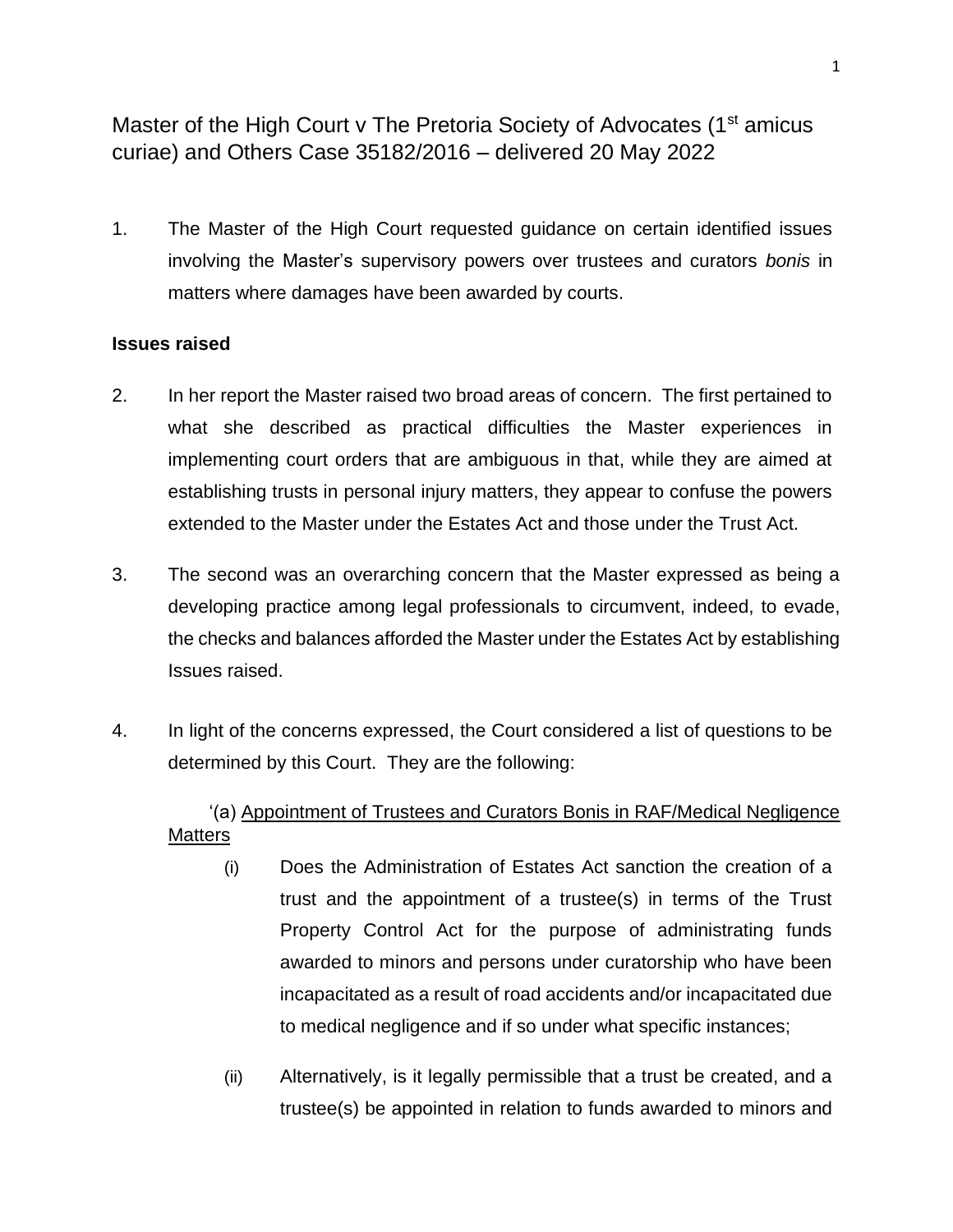persons who have been incapacitated due to road accidents, medical negligence and other related matters instead of appointing a Curator Bonis in such circumstances?

- (iii) What is the legal authority, if any, of subjecting trustees appointed in terms of the Trust Property Control Act to the authority of the Master in terms of the Administration of Estates Act, in relation to minors and persons incapacitated due to road accidents, medical negligence and other related matters?
- $(iv)$  Is the Master competent to appoint a trustee(s) in terms of section 7 of the Trust Property Control Act, in relation to minors and to persons incapacitated as a result of road accidents, medical negligence and other related matters?
- (v) If so, is the Master authorised to insist that trustees appointed in terms of the Trust Property Control Act, should comply with the provisions of the Administration of Estates Act and if so which provisions?
- (vi) Would a Court Order to this effect alone be sufficient authority to empower the Master to insist on such compliance?
- (vii) In the event of a trust being created and trustee(s) appointed, in relation to funds awarded to minors and persons incapacitated through road accidents, medical negligence and other related matters should the drafters of the trust instrument include either express or implied provisions for a trustee's remuneration?
- (viii) Should the fees and administration costs of a trust be determined on the basis of the directives pertaining to curator's or trustee's remuneration and the furnishing of security in accordance with the provisions of the Administration of Estates Act, as amended from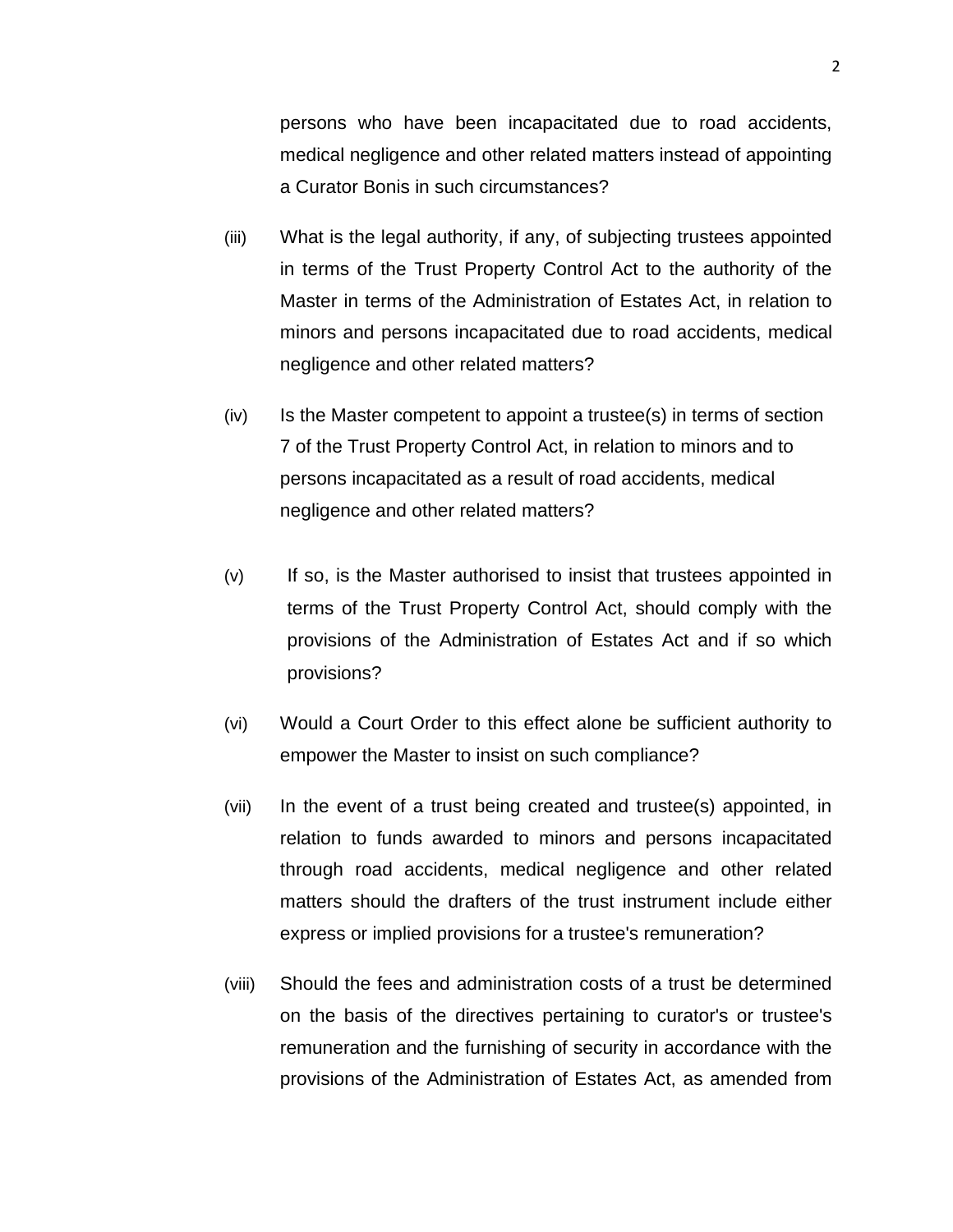time to time and include but not be limited to disbursements incurred and collection commission calculated at a percentage on the amounts recovered from the Defendant in respect of the section 17(4)(a) undertaking?

- (ix) Can the monthly premium that is payable in respect of the insurance cover, which is to be taken out by a trustee, serve as security in terms of the trust instrument?
- (x) Should the Defendant be liable for costs associated with the yearly audit of the trust by a chartered accountant as determined in the trust instrument?
- (xi) Should the Defendant effectively be liable for all costs pertaining to the administration of the trust?

## (b) The Guardian's Fund and RAF Matters

(i) Should the Guardian's Fund be utilised to administer RAF awards of R500 000 and less in respect of a minor or person incapable of managing his/her own affairs or should such RAF awards be administered through the appointment of a Curator Bonis, tutor, or a trustee?

## (c) Declarations of Partial Incapability

- (i) Should a Curator *Bonis* be appointed in matters where a recommendation is made by a Curator ad litem or medical expert for a person to be declared partially incapable of managing his/her affairs and for the protection of funds awarded by the Court?'
- 5. Broadly speaking, the questions identified under paragraphs (a)(i) and (ii) of the Directive fall within the overarching concern of the Master that the establishment of trusts to protect damages awards does not serve the interests of vulnerable plaintiffs. Those identified under paragraphs (a)(iii) to (xi) relate to the Master's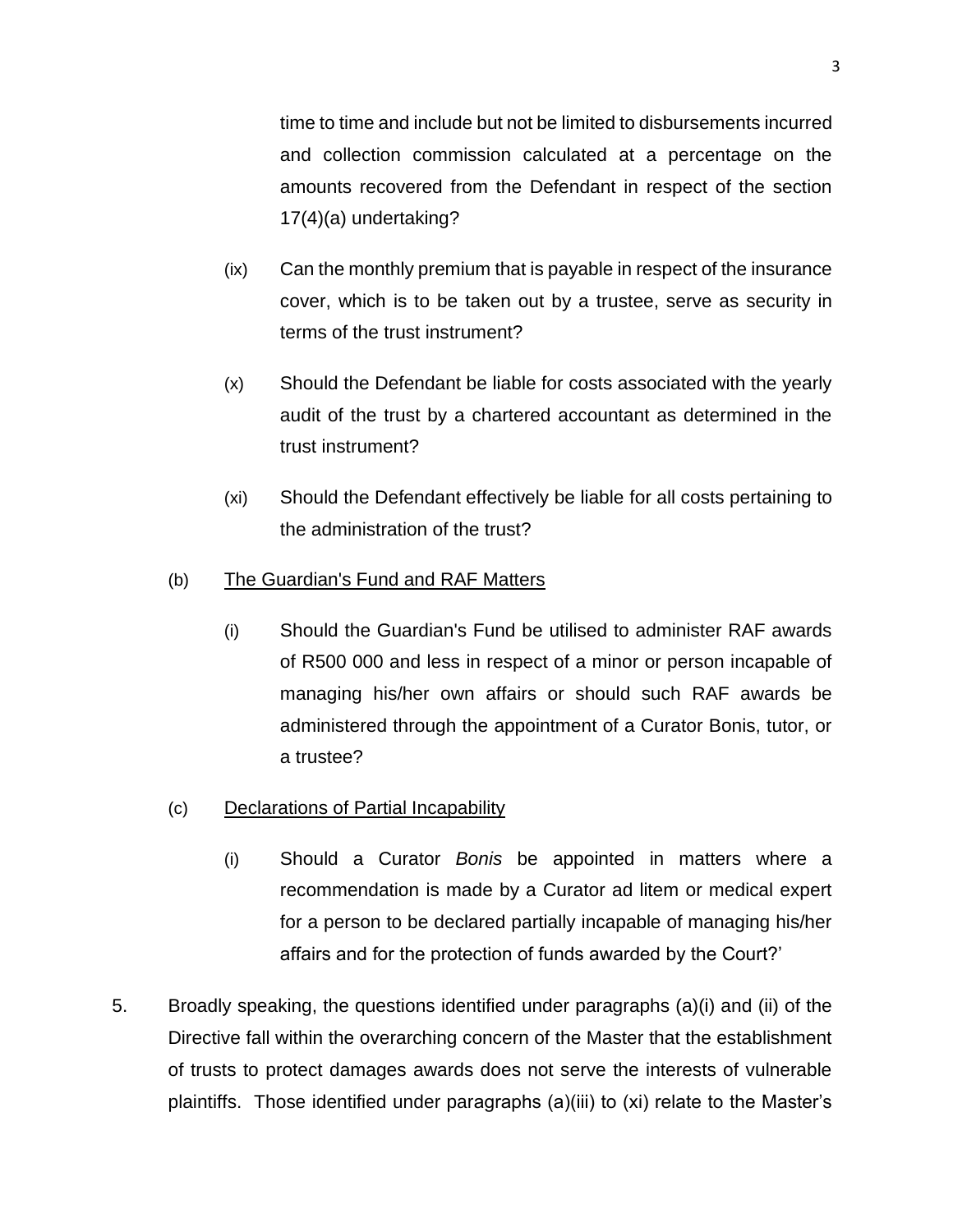concern regarding ambiguities common in court orders establishing trusts for the protection of damages awards and the practical impediments the Master faces in implementing such orders.

6. The question under paragraph (b)(i) relates to minors specifically. That under paragraph (c)(i), while purporting to deal with 'partial incapacity', is linked to both the overarching issue of trust versus curator *bonis*, as well as to the Master's practical concerns.

#### **Legal framework**

#### **Curator***s bonis*

*7.* The Court proceeded to discuss the procedure for the appointment of a *curator bonis* as well as the powers and duties of a curator *bonis* with specific reference to the supervisory powers of the Master and remuneration of curators *bonis.*

#### **Trusts and trustees**

- 8. The Court also discussed trusts and the underlying principle of the Trust Act that state control of trusts should be limited to a minimum, and where existing procedures and common-law controls function effectively, the Trust Act does not seek to regulate trusts further. The duties, responsibilities and obligations of trustees were discussed as well as the Master's supervisory powers under the Trust Act.
- 9. The court recognised that the Master is fully empowered under the Trust Act, should circumstances require it, to undertake a range of actions to protect the interests of vulnerable trust beneficiaries and concluded that it is something of a misnomer to describe the Master as having less power than she has in respect of curators *bonis*.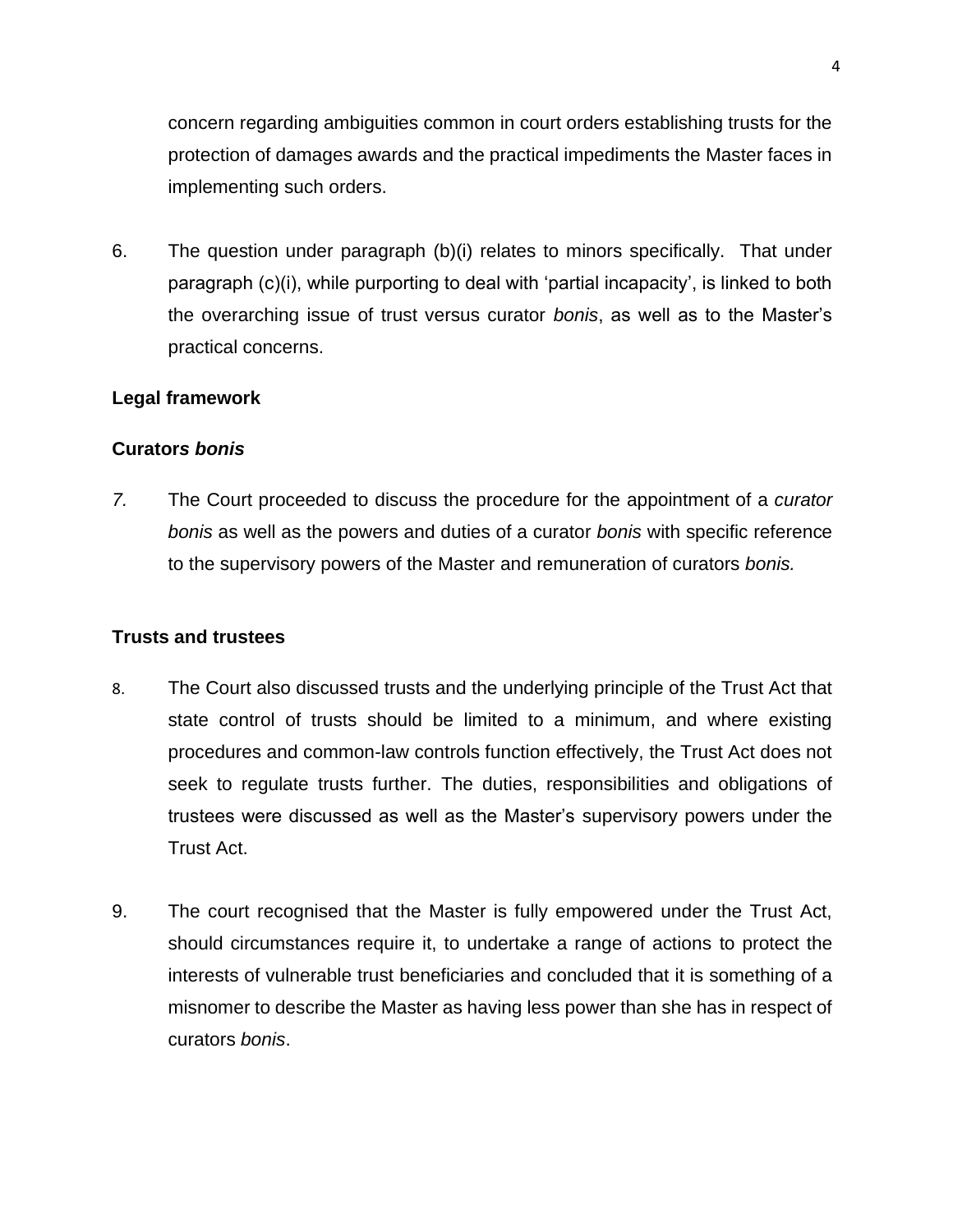- 10. On consideration of the question whether courts should be permitted to protect damage awards via the mechanism of a trust as opposed to the appointment of a curator *bonis*, the Court found that they can see no reason why a court could not, in any appropriate case, direct the establishment of a trust to protect an award of damages where such protection is indicated due to the plaintiff's incapacity. Their view was that the default position ought not necessarily to be the appointment of a curator *bonis*.
- 11. The Court concluded that for both principled and pragmatic reasons practitioners representing vulnerable plaintiffs in RAF and medical negligence matters (including curators *ad litem* where appropriate) should be permitted to apply to court for either the appointment of a curator *bonis* or for the establishment of a trust to protect the damages awarded. In each case it should be open to the court to determine whether the proposed protective mechanism will properly and effectively manage the award in the plaintiff's interests.
- 12. It was found that a Court should be placed in a proper position to enable it to make a determination in each case as to whether the proposed protective mechanism is appropriate. This will require practitioners to provide the court with all information relevant to enable the court to make a proper determination as to whether it is proper to sanction the establishment of a trust rather than the appointment of a curator *bonis*. In addition, a court can, and should ensure that the powers and duties of the trustee are spelled out fully in the order and trust deed. Where appropriate, the court may impose additional obligations on a trustee to ensure that supervision by the Master is effective in terms of the Trust Act.
- 13 The difficulties experienced by the Master about the ambiguity of court orders were also discussed and the Court suggested, that in future, to avoid the ambiguities raised,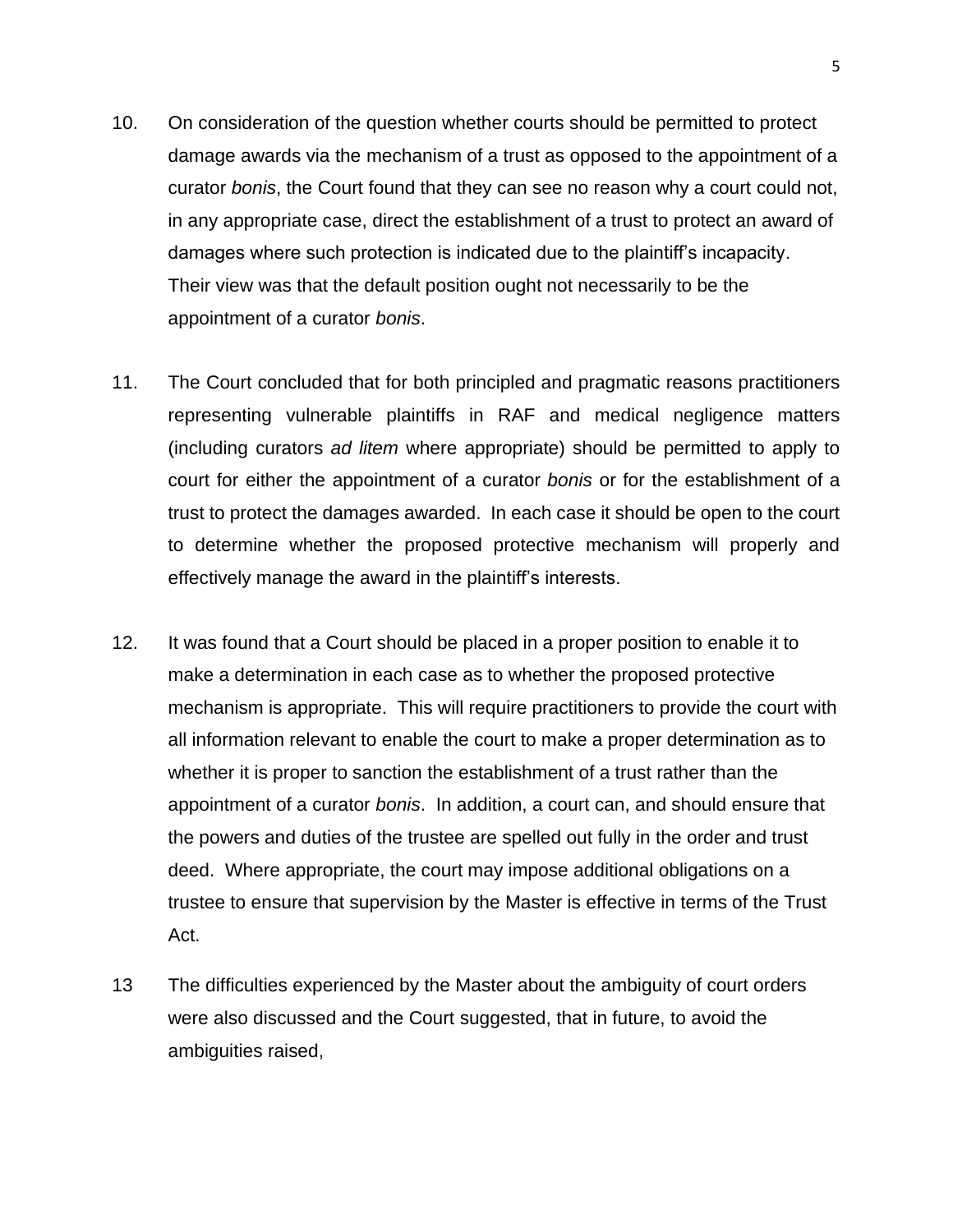- i The trustee should be appointed in terms of the Trust Act and in the interests of clarity, the court should desist from making any reference to the Administration of Estates Act, thus obviating the Master's authority over the trustee in terms of this Act.
- ii Section 84(1)(b) of the Administration of Estates Act makes provision for the determination of remuneration of a curator *bonis* by the Master. This does not apply to trustees, and as such the taxation and approval by the Master of trustee's fees, disbursements or administration fees and expenditure should not be incorporated in court orders.
- iii The Master is not generally empowered in terms of the Trust Act to determine the reasonableness of expenditure on the part of a trustee. Orders should not imply that this is the case, nor may the RAF refuse to reimburse a trustee without the Master's approval.
	- iv Critically, it is imperative that orders establishing trusts should set out in detail how trustees are to be remunerated in terms of their fees and costs.
- 14. The court dealt extensively with remuneration and all administration costs for trusts and curators *bonis* and concluded that in circumstances where a trust is established, the remuneration and administration costs must be dealt with explicitly and comprehensively in the court order and/or trust instrument incorporated into the order of court.
- 15. It was found that the remuneration and out of pocket costs, and a basis for their calculation, must be specifically set out in the court order or trust instrument. Once the remuneration provisions have been made subject to the court's scrutiny and are approved, the ambiguities discussed earlier are overcome. Approval by the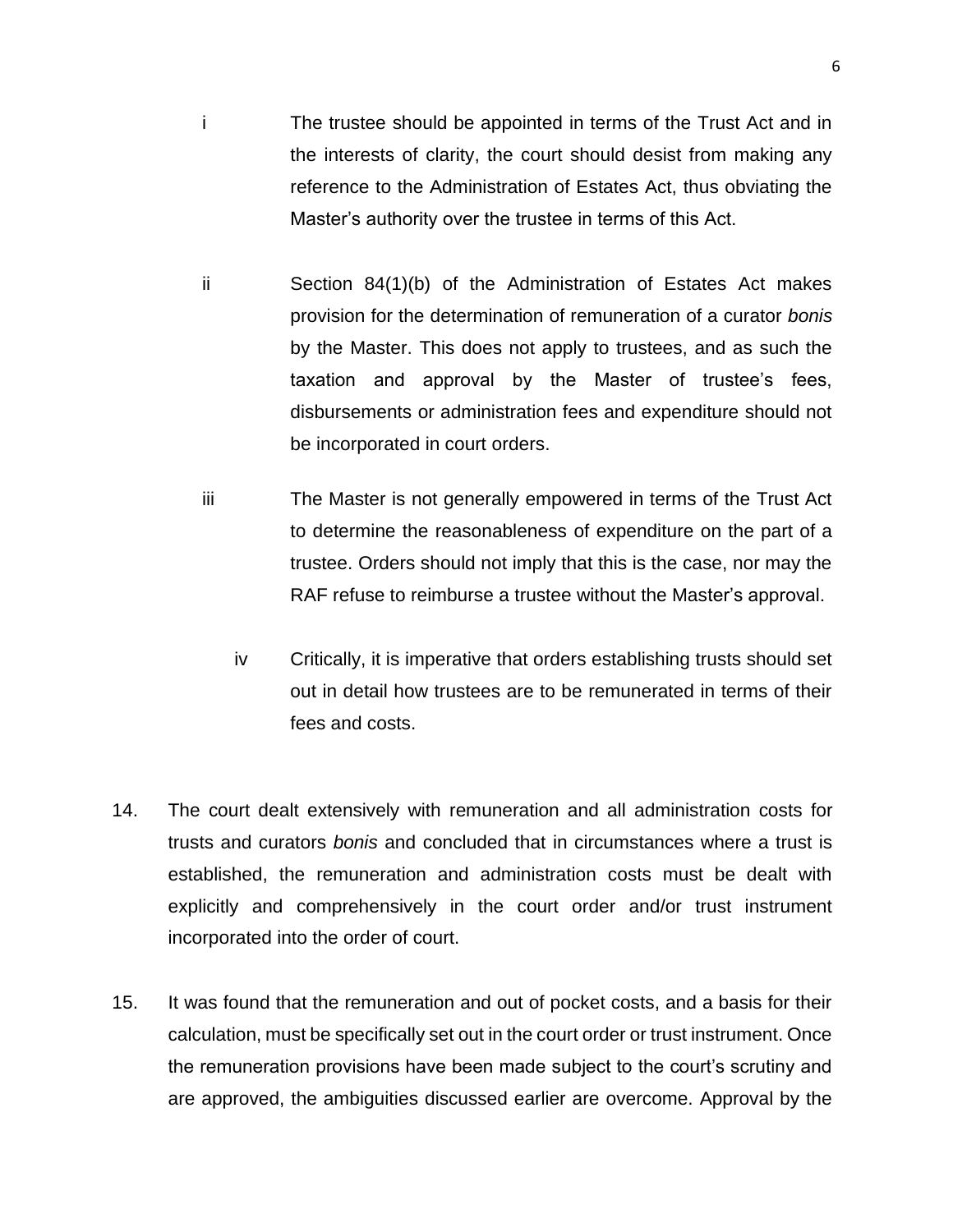court of the remuneration places a necessary safeguard in place which ensures that the fees paid are commensurate with the particular responsibilities and work undertaken and will allay the Master's concern that the trustees 'set their own fees'. The annual approval of curators' accounts and audit of the trusts ensure that no untoward behaviour of either a curator or a trustee remains undetected.

- 16. It is also important that the trust instrument must be available for consideration and scrutiny by the court and the defendant. The trust instrument should also expressly state that any amendment to the trust instrument shall be subject to the approval of the High Court which will ensure that any amendments dealing with remuneration of the trustees will be brought to the attention of the Court.
- 17. The Court also discussed the problem that the exercise of curators *bonis'* powers, under the terms of their appointment, is subject to prior approval by the Master.
- 18. The Court discussed the specific powers of curators bonis and concluded that the Master's approval is only required for the following powers:
	- i. to let, exchange, partition, alienate and for any lawful purpose, to mortgage or pledge any property belonging to the Patient, or in which the Patient has an interest;
	- ii. to raise money by way of mortgage or pledge or any of the movable or immovable property of the patient, for the payment of the Patient's debts or expenditure incurred or to be incurred for the Patient's maintenance or otherwise for the Patient's benefit, or provision for the expenses of the Patient's future maintenance; or the improvement or maintenance of the Patient's property;
	- iii. to expend any moneys belonging to the Patient on the maintenance, education or advancement of any relative of the Patient, or any other person, wholly or partially dependent on the Patient. To continue such other acts of bounty or charity exercised by the patient as the Master having regard to the circumstances and the value of the estate of the Patient considers proper and reasonable.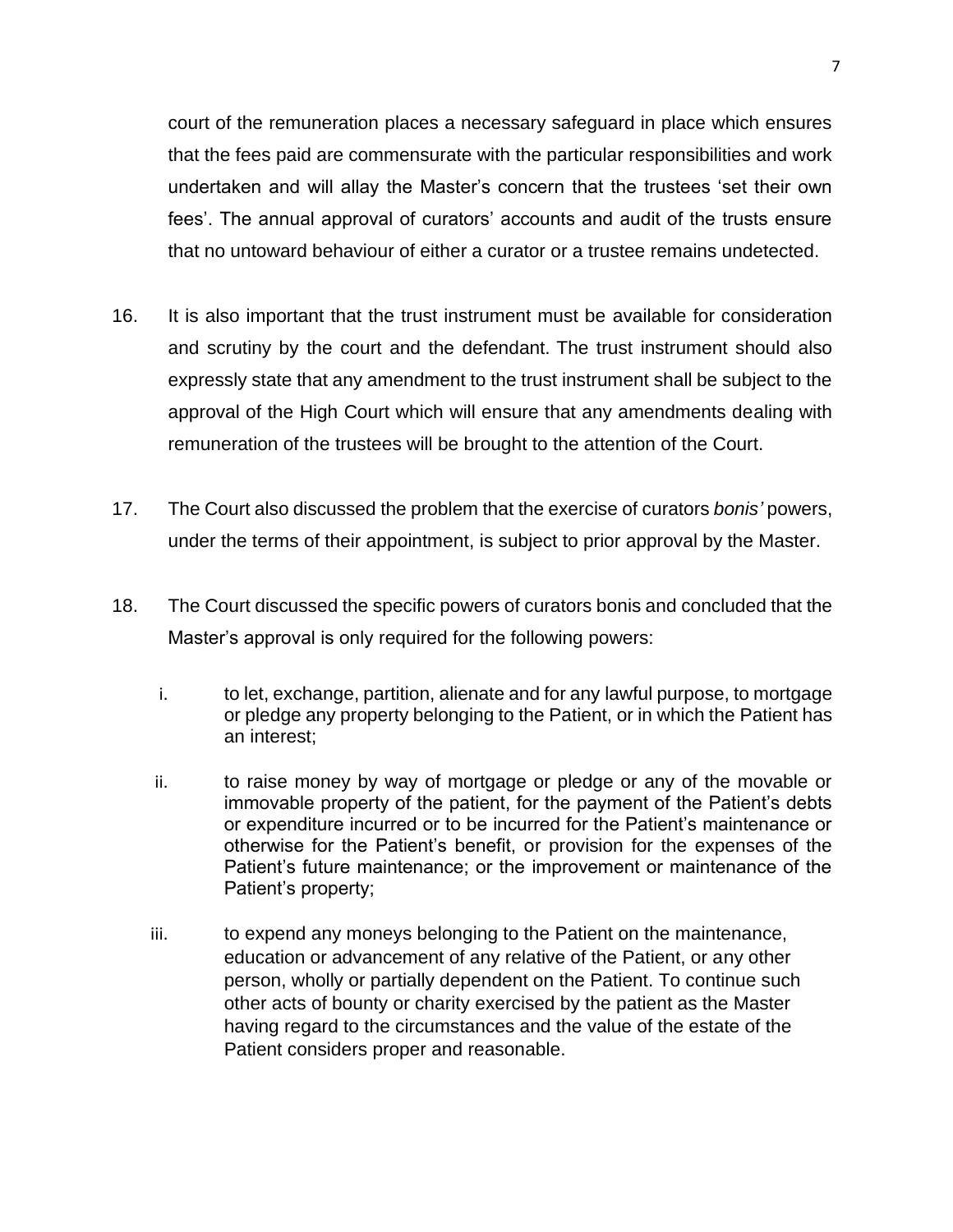- 19. It follows, particularly in regard to the alienation or mortgaging of immovable property but also in respect of the continuance of any act of bounty or charity on behalf of the Patient, that the consent of the Master must be obtained beforehand.
- 20. However, save for the abovementioned three powers, all the other powers are exercised for the benefit of the Patient by the curator *bonis* in the ordinary course of the administration of the estate and do not require the prior approval or consent of the Master. The Master's control over the curator *bonis's* administration of the estate is exercised in the consideration and approval or not of the annual curatorship account.
- 21. The Court suggested that all other conditions about powers are undesirable and not in the patients' interests and concluded, that the prior approval condition in respect of the other powers ought not to be included in court orders appointing curators *bonis* as a matter of routine. It is not the function of the Master's office to micro-manage the exercise of a curator's powers.
- 22. The powers of trustees were also discussed, and it was stated that unless the trust deed or court order establishing the trust specifically provides therefor, a trustee is not required to seek the prior approval or consent of the Master to enter into a particular transaction.
- 23. The Court concluded that the Master is able to exercise sufficient oversight over both curators *bonis* and trustees – in the case of the former through the provisions of Section 72(1)(d) read together with Sections 77 and 80 of the Estates Act and with the review of the annual curators' account. In the case of the former, through the provisions of Section 6 read together with Sections 9 and 15 of the Trust Act.
- 24. The requirement of security by trustees and the appointment of family members as co-trustees were also considered.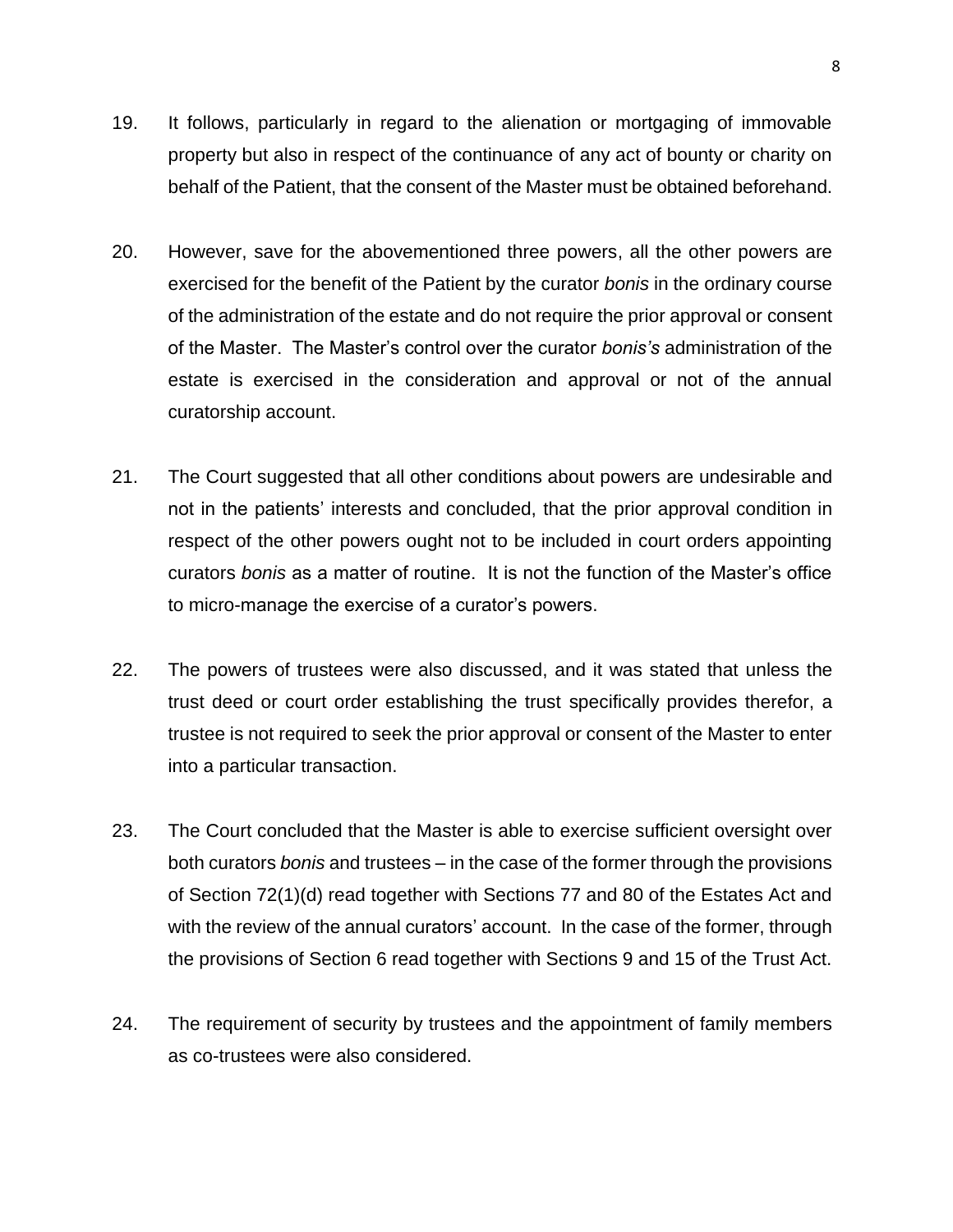- 25. The Court found that the monthly premium that is payable in respect of the insurance cover which is to be taken out by a trustee cannot serve as security in terms of the trust instrument. Insurance and security do not necessarily serve the same purpose. The provision of security, quite apart from any insurance that a trustee may wish to obtain, is an important statutory buffer against malperformance by a trustee. While the Master has the power to release a trustee from the obligation to pay security in a particular case, the fact that the trustee has insurance cover should not, as a general rule, serve as a basis for doing so.
- 26. About family members being appointed as co-trustees, the Court reiterated that the establishment of a trust to protect damages awards is not a one-size-fits-all exercise. In each case, a court should consider whether it is practicable to appoint a particular guardian or family member as a co-trustee and, if so, what her powers should be, and whether she should be required to provide security. In addition, if a family member is appointed as a co-trustee, the trust instrument must make provision for a mechanism to break any deadlock between the co-trustees so that the interests of the plaintiff are not undermined.
- 27. The question of partial incapacity was also discussed, and it was found to be cases in which the medical experts conclude that the plaintiff does not suffer from an incapacity such as to manage her affairs, but that the funds to be awarded by way of damages require some form of protection. In these matters, trusts may be used to provide the necessary protection.
- 28. It is important in these matters that sufficient medical evidence is placed before the court to support an order of this nature. Courts must be guided, but not be bound by the opinion of the experts on this score. Consideration should be given to whether, despite there being no medical evidence of incapacity for purposes of Rule 57(1), the appointment of a curator *ad litem* would nonetheless be in the interests of the plaintiff and/or of assistance to the court.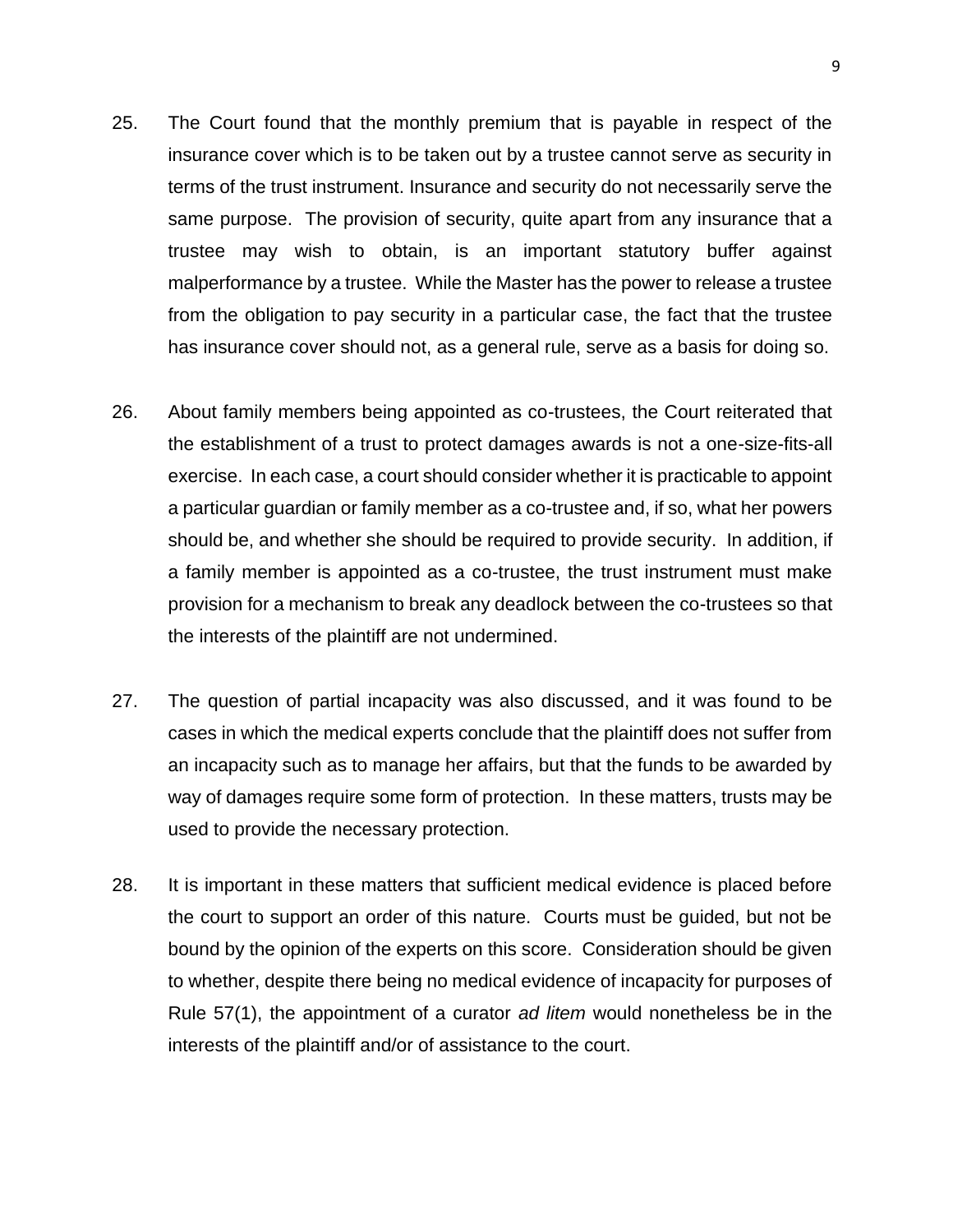- 29. It was also suggested that Trust provisions can be tailor made to suit the needs and interests of each plaintiff in such cases and that court orders and trust instruments should
	- i specify the objective of the trust in each case;
	- ii expressly provide for termination of the trust by order of court.
- 30. The Court also discussed the possibility to use the Guardian's Fund for awards of R500 000, 00 or less but it was, unless another form of protection is not cost effective, not found to be ideal.
- 31. Essentially, the same principles apply as with the protection of any other damages award, save that the court will also consider whether the funds should be paid to the parents of the child on her behalf. Practitioners will be required to place all relevant facts before the court so that the court is placed in a position to determine the kind of protection that will be in the child's best interests. In addition, and as the court is the upper guardian of all minors, it is advisable that the default position should be that a curator *ad litem* be appointed to represent the child's interests in each case, unless a departure from this practice can be justified in a particular case.

## **Summary of findings on issues identified in the Judge President's Directive**

32. We return now to the issues identified in the Judge President's Directive. Our summarised findings, drawn from the discussion and analysis in the body of our judgment, are set out below.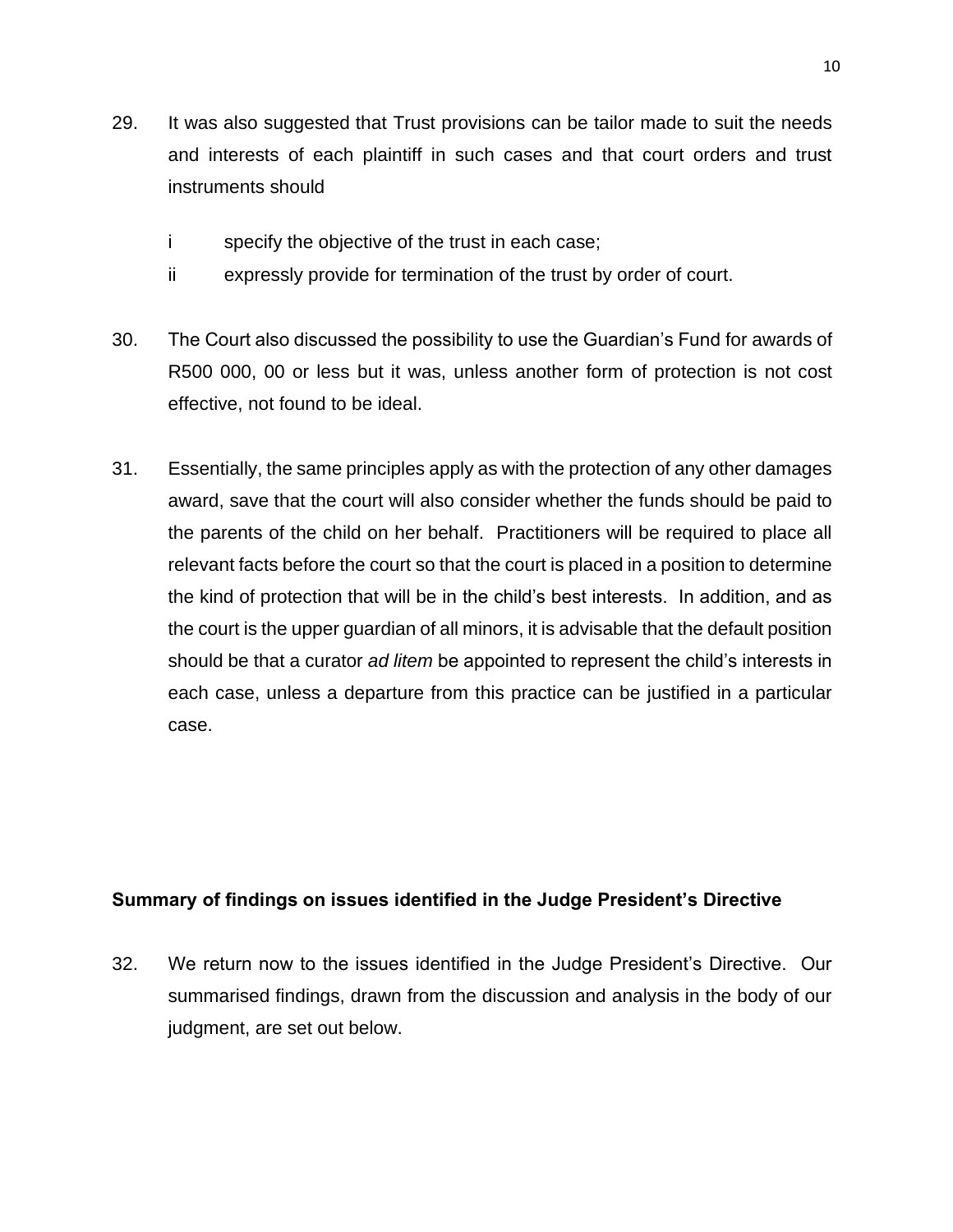# Re Paragraphs  $(a)(i) - (vi)$ : appointment of trustees and curators bonis in RAF/medical negligence matters

- 33. The Estates Act does not sanction the creation of a trust in terms of the Trust Act. The question posed is somewhat misdirected. The correct legal position is that there are two separate options available to protect funds awarded as damages in RAF/medical negligence matters. The one option, favoured by the Master, is the appointment of a curator *bonis*. The other option is the establishment of a trust by order of court and trust deed. Both protective mechanisms are legally tenable and there is no basis to conclude that a trust ought to be permitted only in exceptional circumstances. The flexibility of the trust as a mechanism for protecting damages awards may in many cases be beneficial to the plaintiff's interests. However, each case must be considered on its facts. The court should be placed in a proper position to be able to make a determination as to whether the chosen option is an appropriate means of protecting the plaintiff's interests. This will require an amendment to the current practice directives of this Division to ensure that a procedure is in place to assist the decision-making process.
- 34. If a curator is appointed, the Estates Act applies, and if a trust is established, it is the Trust Act and not the Estates Act that is applicable. The court has the authority for establishing a trust in circumstances where the court considers this to be appropriate. The provisions of the Estates Act have no application to the establishment of a trust.
- 35. A trustee appointed under an order of court is not subject to the powers of the Master under the Estates Act. In that case the Master's powers reside under the Trust Act. Court orders establishing a trust should not make reference to the Estates Act.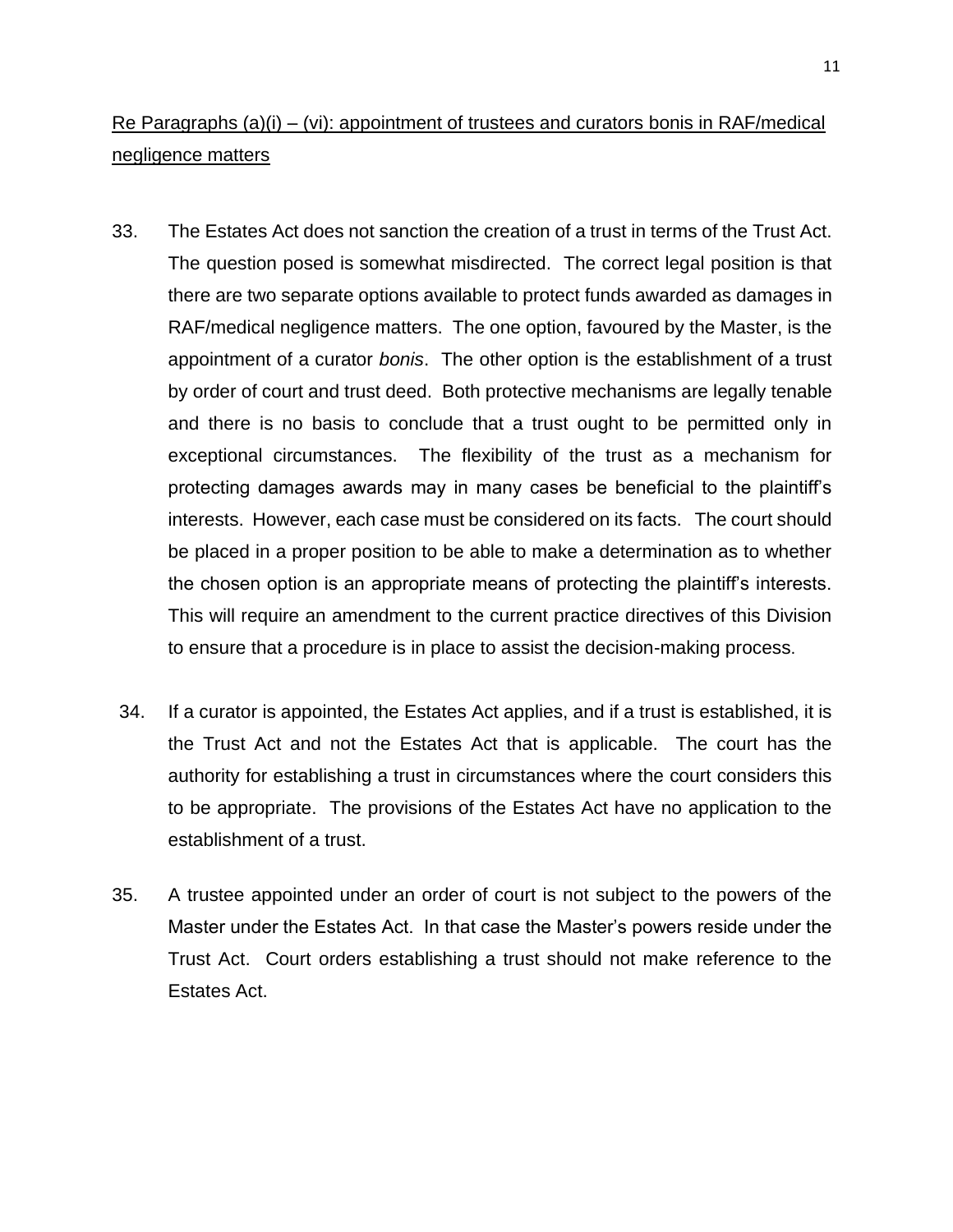- 36. Orders that purport to subject the trustee to the Master's powers under the Estates Act are invalid. The court cannot give to the Master powers beyond those accorded under statute.
- 37. In matters that are currently being administered under orders purporting to give the Master Estates Act powers over trustees, applications may be made to court for a suitable variation of those orders.

#### Re Paragraphs (vii) –  $(xi)$ : Fees and administration costs of curators and trustees

- 38. The court order and trust instrument must include express and specific provisions for the remuneration of the trustee, which must cover fees and administration costs and other disbursements. Reference should not be made to the scale of fees provided for curators as a means of calculating trustees' remuneration. Again, the court must be satisfied, on the basis of information provided by the parties, that the remuneration structure proposed is appropriate on the facts of the case.
- 39. Trustees should be required to provide security in terms of the Trust Act unless there are reasons why this is not warranted in a specific case.
- 40. The fact that a trustee has insurance cover should not, as a rule, absolve her from the need to provide security.
- 41. Whether or not guardians or family members should be appointed as co-trustees is a question to be considered on the facts of each case. If a guardian or family member is appointed as a co-trustee, the court should also determine whether she will have decision-making capacity; whether she should provide security; and the trust instrument should provide a mechanism for dealing with any deadlocks in decision-making between the co-trustees.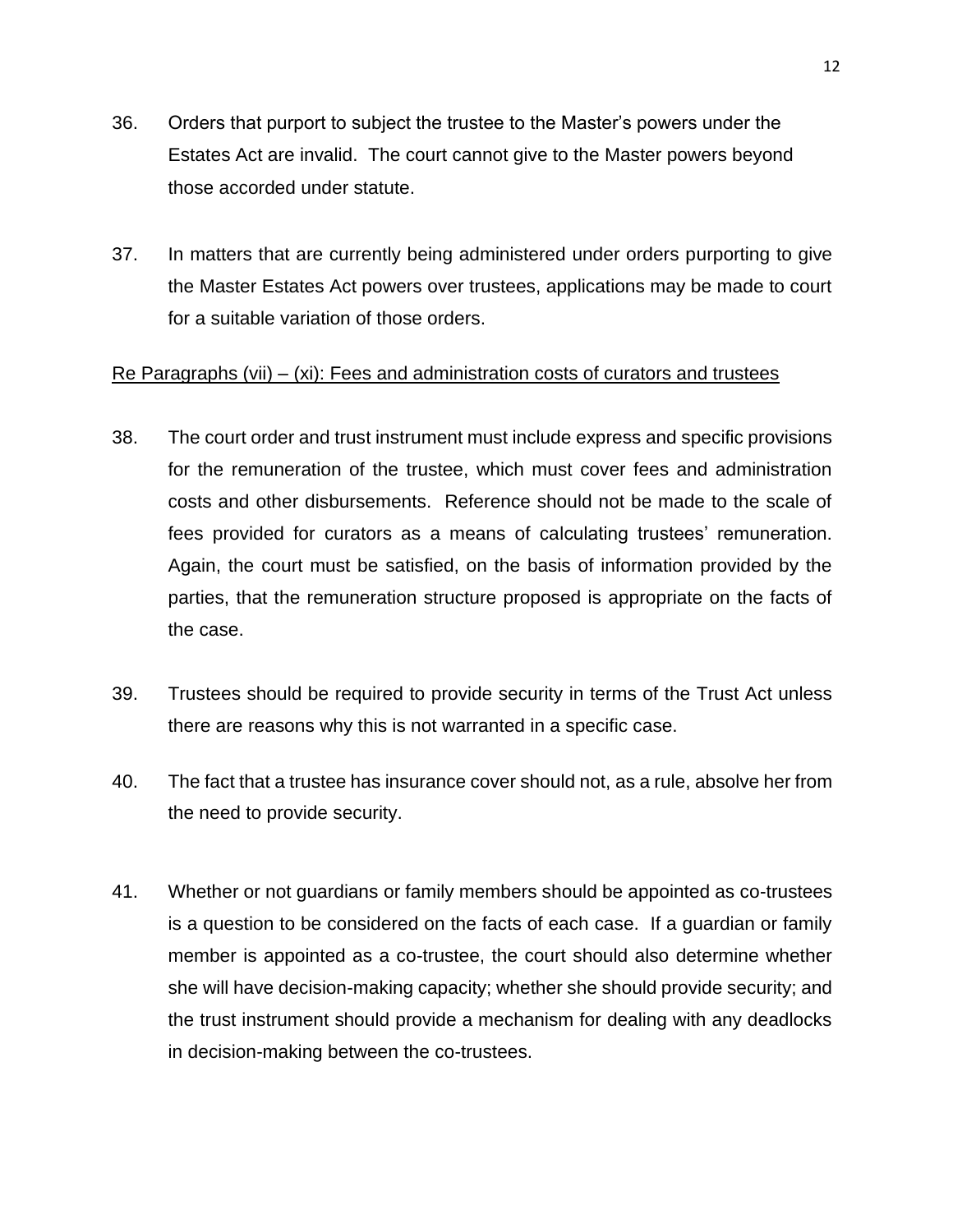42. The defendant should be liable for the costs associated with the yearly audit of the trust, the provision for security by the trustee and all other administration costs. The amount should be quantified in the court order and included in the amount awarded as special damages.

## Re Paragraph (b): The Guardian's Fund and awards to minors

- 43. Damages awarded to minors may be paid into the Guardian's Fund. However, save for small awards, where another form of protection is not cost effective, this may not be ideal.
- 44. Alternative forms of protection for awards made to minors are payment to the child's parents/guardians to manage on her behalf until majority; the appointment of a curator *bonis* to manage the funds; or the establishment of a trust. Practitioners must place all relevant facts before the court to enable to court to decide which form of protection is in a particular child's best interests.
- 45 In all cases, unless a departure from the practice can be justified, a curator *ad litem* should be appointed to represent the child and to make recommendations to the court as to which form of protection is in her best interests.

## Re Paragraph (c): 'Partial incapacity'

- 46. So-called 'partial incapacity' cases are those in which the medical experts conclude that the plaintiff does not suffer from an incapacity such as to manage her affairs, but that the funds to be awarded by way of damages require some form of protection. In these matters, trusts may be used to provide the necessary protection.
- 47. It is important in these matters that sufficient medical evidence is placed before the court to support an order of this nature. Courts must be guided, but not be bound by the opinion of the experts on this score. Consideration should be given